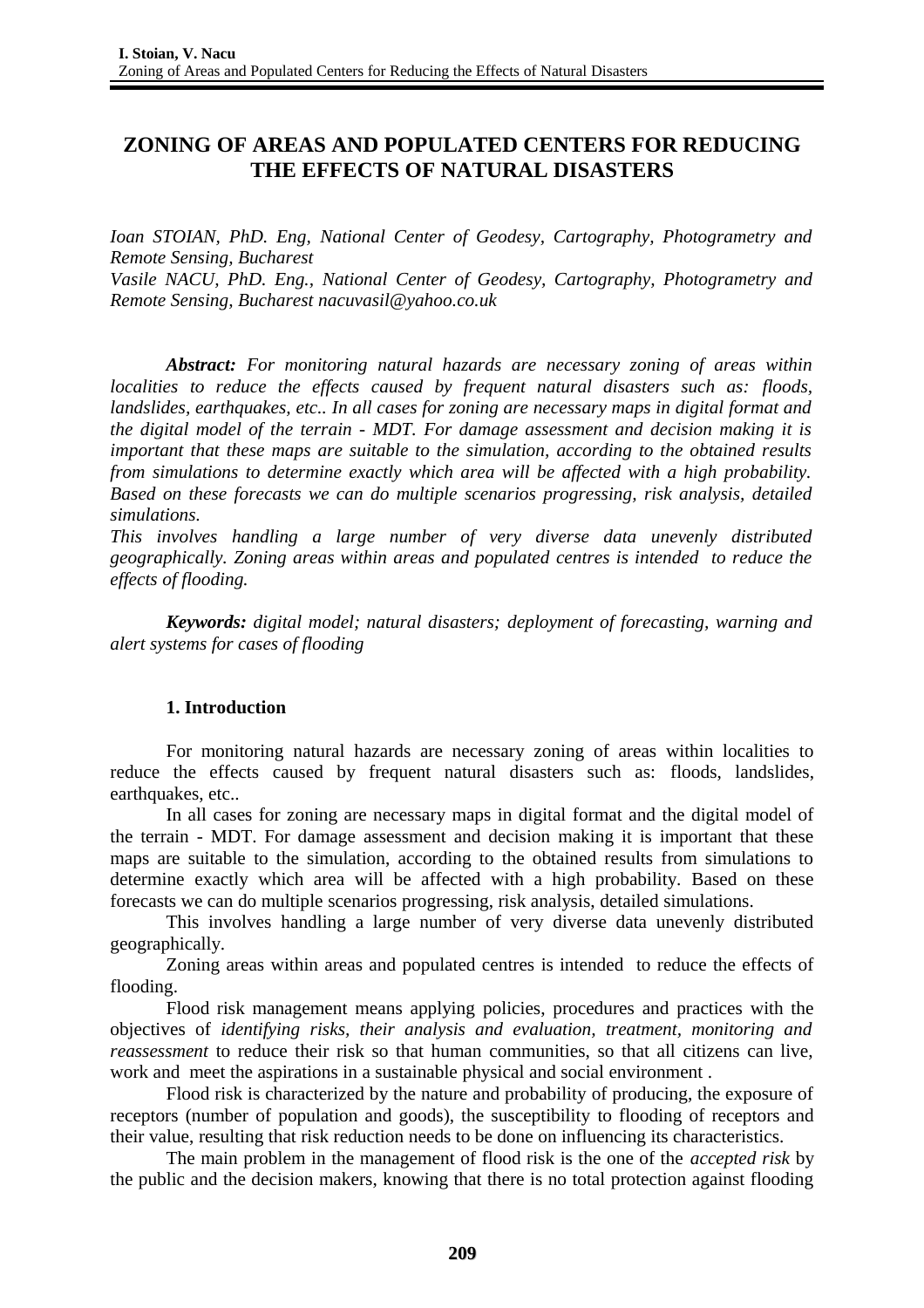(zero risk), as there is no consensus on acceptable risk. Consequently, *acceptable risk* must be the result of a balance between risks and benefits attributed to an activity as a consequence of risk reduction to flooding, or of a governmental regulation.

Mitigating the consequences of flooding is the result of an extensive combination of preparatory measures and actions before the occurrence of the phenomenon, the management during the flood and post flood (reconstruction and lessons learned as a result of the occurrence of the phenomenon).

As a result, at global level it is used a more complete concept of flood management that includes both flood risk management and management of emergencies caused by floods. In order that the government's, the authorities and relevant agencies, the community efforts, to be coordinated and have the result of a community prepared to face the phenomenon of floods, the flood management must be addressed in an integrated manner.

### **2. Prevention activities (prevention, protection and preparation)**

 These actions are focused to prevent / reduce potential damage caused by floods by: • avoid construction of housing and social buildings, cultural and / or economic ones in potential flood areas, with the presentation of data on the effects of previous floods in planning documentation, adapt of the future developments to the flood risk terms, promoting appropriate practices of the use of land and of agricultural land and forestry;

• producing structural protection measures, including the bridges and small bridges;

 • development of non-structural measures (control of the use of minor water beds, basin plans for flood risk reduction use and of measures programs, introducing of security systems etc.);

• identification in detail, of the geographical demarcation of the natural flood risk areas - *fig. 1*. of an administrative unit of the territory , the inclusion of these areas in the general urban plans and regulations provided for the planning of specific measures for prevention and mitigation of flood risk, the carrying out of construction and of land use;

• deployment of forecasting, warning and alert systems for cases of flooding;

 • maintenance of the existing flood protection facilities and of the beds watercourses;

 • implementation of protection works against flooding of the rivers in the area of existing bridges and small bridges

 • communicating with people and educating them on flood risk and how to act in emergency situations.

## **3. Operational management activities (emergency management) to be taken during the development of the flood phenomenon.**

• detect potential floods and the formation of probable floods;

• flood forecasting for the evolution and spread along water courses;

 • warning of the authorities and population on the extent, severity and time of occurrence of the floods;

 • organization and response actions of public authorities and population on emergency situations;

 • provision of resources (material, financial, human) at the county level for operative intervention;

• enable of the operational institutions, resource mobilization, etc.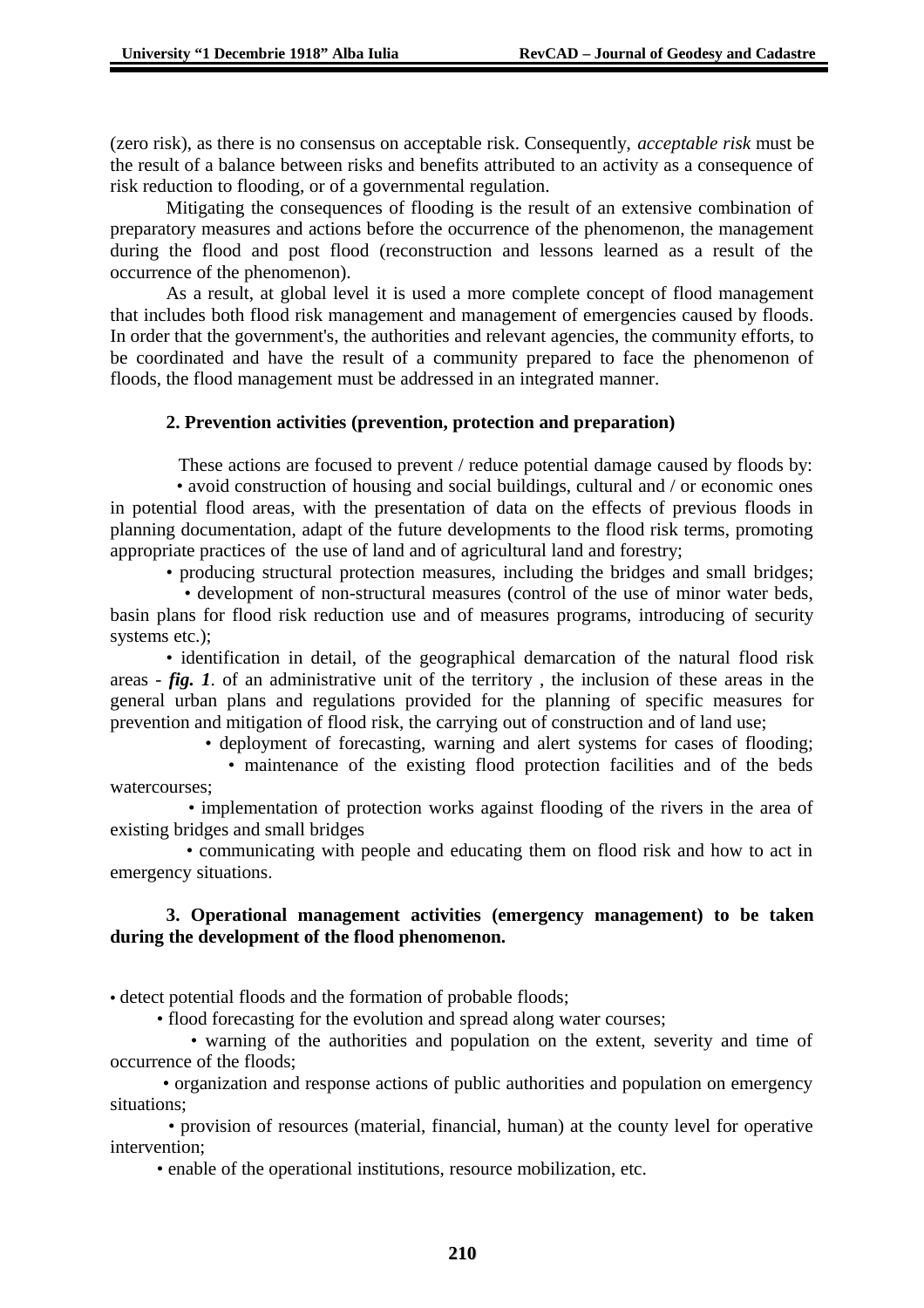

Fig. 1. Identification of natural flood risk areas

*Activities to be undertaken after the flood phenomenon:* 

• helping to meet the immediate needs of people affected by disaster and the return to normal life;

 • reconstruction of damaged buildings, of infrastructure and of those of the flood protection system;

 • review of flood management activities in order improve the planning of intervention that will deal with future events in the affected area and in other areas .

*Assessing the vulnerability of exposed elements, material damage and human losses Vulnerability* refers to the ability of an item exposed during the impact of natural hazards. Definition of vulnerability of a natural hazard generally refers to the characteristics of an element exposed to the hazard – road, building, person, economic and social objective that contributes to the ability of this element to resist and to recover following the impact of natural hazards.

*Through GD 447/2003 vulnerability* is defined as the degree of impairment of an item or group of items in an area exposed to landslides. Is expressed in a scale from 0 (no loss) to 1 (total destruction). For loss of human lives, vulnerability is the probability that a life located in the area is affected by the landslide activity, and to be lost if the landslide occurs.

*Vulnerability of people* is a matter difficult to assess, making it normally the subject of socio-economic and administrative investigations that are very extremely detailed, and which unfortunately were not provided by Romanian law and were not done in Romania (until now).

 Social vulnerability, which assesses the individual's ability to recover from involvement in natural hazards can be analyzed on four following different levels:

• Individual in domestic environment (refers to the attributes / personal potencies of response);

 • Community (refers on the response of the individual with the social environment in which it develops).

• Regional / geographic (distance to the work of the employee);

 • Administrative / institutional (the funds allocated to disaster and to prevention studies).

 This simplification aims to illustrate that there are various factors that contribute to social risk, due to natural hazards, including those that are relating to the administration of regional environmental hazards in the region or at home, going up to individual attributes.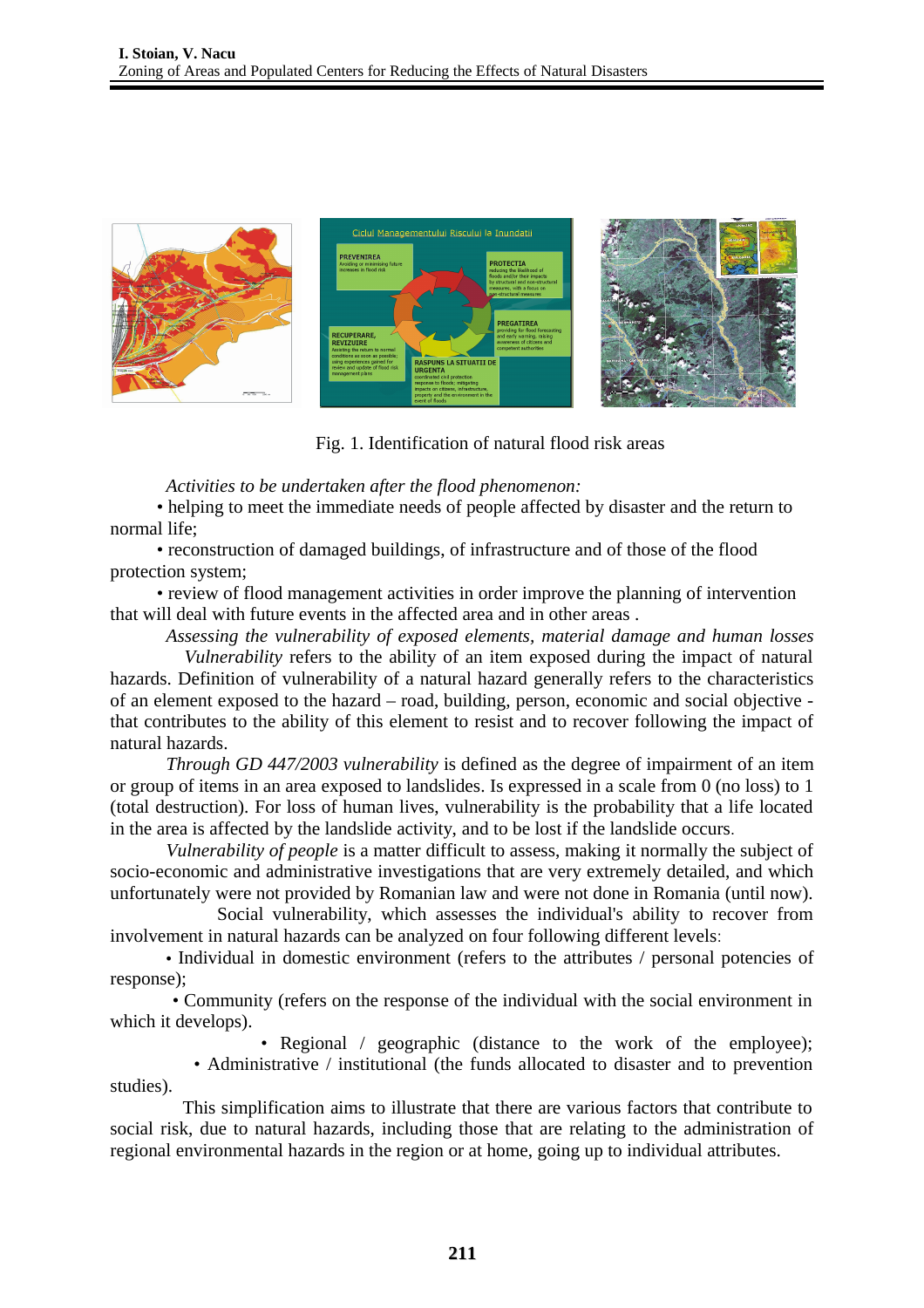| buildings (regardless of destination / use   | Of poured concrete, concrete panels                      |      |
|----------------------------------------------|----------------------------------------------------------|------|
|                                              | foundation concrete, brick masonry (see<br>rules)        |      |
| Housing, urban social, economic<br>buildings | Foundation + masonry brick foundation,<br>wood building  | 0,3  |
|                                              | foundation stone + brick masonry                         | 0,7  |
|                                              | adobe                                                    | 0,92 |
|                                              | parallel to contour lines                                |      |
| Pipes (any type)                             | oblique to the contour lines                             |      |
|                                              | perpendicular to the contour lines                       |      |
| electric lines, telecommunications           |                                                          | 0,3  |
|                                              | National-maintained roads according to<br><b>Norms</b>   | 0,1  |
|                                              | paved county roads- maintained according<br>to Norms     |      |
| <b>Roads</b>                                 | communal paved - maintained according to<br><b>Norms</b> |      |
|                                              | Unpaved Public - maintained according to<br><b>Norms</b> |      |
|                                              | Unpaved, unmaintained                                    | 0,7  |
| <b>Railways</b>                              |                                                          | 0,1  |
| Lands                                        | Non arable                                               | 0,1  |
|                                              | Arable                                                   | 0,5  |
| <b>Rare forest</b>                           | Partially exploited                                      | 0,5  |
|                                              | Unexploited                                              | 0,1  |
| Dams                                         |                                                          | 0,05 |
| <b>Irrigation channels</b>                   |                                                          | 0,2  |

Table 1.Categories of elements exposed to landslides and the coefficients of vulnerability

In *Tables 2 and 3* are written concrete data of the Lower Danube area, the data used to develop risk maps.

*Zoning areas and populated centres to reduce the effects of landslides.*

In the risk assessment, were established following values of the vulnerability factors, assigned to the elements set out and exposed to landslides - *Table 1*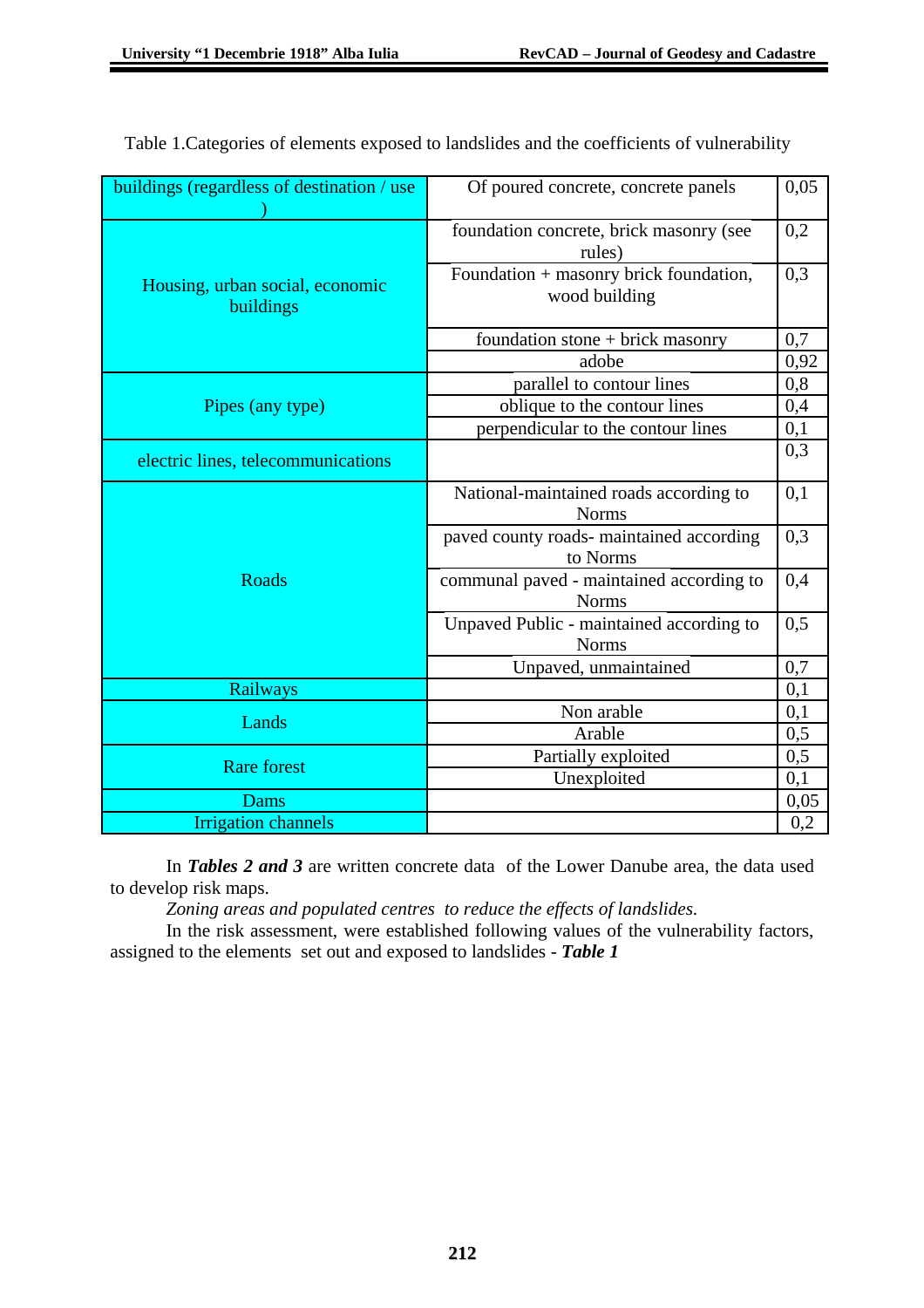| Data for risk map development                                                               |                                      | <b>On location</b>       | <b>On landslides</b><br>affected areas |
|---------------------------------------------------------------------------------------------|--------------------------------------|--------------------------|----------------------------------------|
| Number of inhabitants                                                                       |                                      | 476                      | 150                                    |
| Number of buildings affected by landslides                                                  |                                      | 135                      | 35                                     |
|                                                                                             | Half-timber                          | -                        |                                        |
| Number of                                                                                   | Wood                                 |                          | $-5$                                   |
| constructions                                                                               | <b>Bricks</b>                        | 130                      | 35                                     |
|                                                                                             | Stone/Concrete                       | 5                        | $\mathbf{0}$                           |
| Coverage of the municipality constructed surfaces                                           |                                      |                          | 30%                                    |
| Medium<br>values                                                                            | annual precipitation and temperature |                          |                                        |
| Indicative value of                                                                         | <b>Built</b>                         | 4000/ha                  | 1000/ha                                |
| municipality surface<br>(lei)                                                               | Cultivated                           | 2000/ha                  | 500/ha                                 |
|                                                                                             | Agriculture                          | 2000/ha                  | 500/ha                                 |
| Indicative value of                                                                         | Forest                               |                          |                                        |
| the land terrain (lei)                                                                      | Pasture                              | 2500/ha                  |                                        |
|                                                                                             | Half-timber                          |                          |                                        |
| Indicative value of a<br>medium household                                                   | Wood                                 |                          |                                        |
|                                                                                             | <b>Bricks</b>                        | 150000                   | 50000                                  |
|                                                                                             | Stone/Concrete                       |                          |                                        |
| Total number of km                                                                          | Asphaltated                          | $\overline{\phantom{a}}$ | -                                      |
| of roads                                                                                    | Non-asphaltated                      | $\overline{4}$           | $\overline{2}$                         |
| <b>Number</b><br>of<br>administrative,<br>socio-cultural,<br>educational, sports buildings. |                                      | $\mathbf{1}$             | $\mathbf{1}$                           |
| Total number of                                                                             | Of concrete                          | 7                        | 3                                      |
| bridges                                                                                     | Of wood                              |                          |                                        |
| Number of dams                                                                              |                                      |                          |                                        |
| Total number of                                                                             |                                      |                          |                                        |
| water reservoirs                                                                            |                                      |                          |                                        |
| Total number of                                                                             |                                      |                          |                                        |
| industrial units                                                                            |                                      |                          |                                        |
| Total number of km                                                                          |                                      | $\overline{2}$           |                                        |
| of railways                                                                                 |                                      |                          |                                        |
| Number of railway                                                                           |                                      | $\mathbf{1}$             |                                        |
| constructions                                                                               |                                      |                          |                                        |
| Number of hydro                                                                             |                                      |                          |                                        |
| facilities                                                                                  |                                      |                          |                                        |

Table 2. Data for risk map development in the area of Dunărea de Jos – Loc. Lunca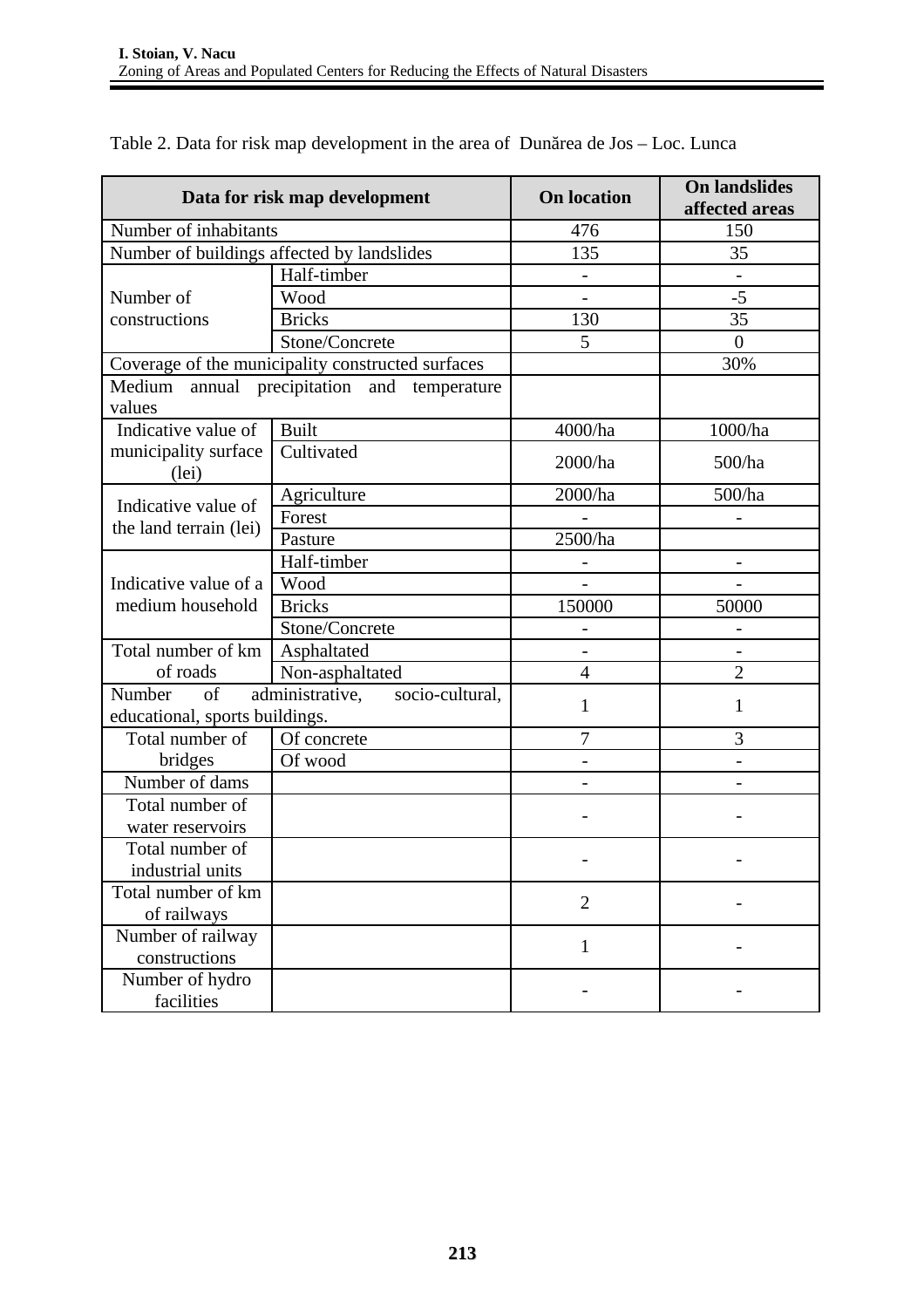| Data for risk map development                                                        |                                            | <b>On location</b>       | <b>On landslides</b><br>affected areas |
|--------------------------------------------------------------------------------------|--------------------------------------------|--------------------------|----------------------------------------|
| Number of inhabitants                                                                |                                            | 398                      | 100                                    |
|                                                                                      | Number of buildings affected by landslides | 245                      | 50                                     |
|                                                                                      |                                            | $\blacksquare$           |                                        |
| Number of                                                                            |                                            | $-5$                     | $-5$                                   |
| constructions                                                                        | 245                                        | 50                       | 35                                     |
|                                                                                      |                                            |                          | $\boldsymbol{0}$                       |
| Coverage of the municipality constructed surfaces                                    |                                            |                          | 30%                                    |
| Medium annual precipitation and temperature<br>values                                |                                            |                          |                                        |
| Indicative value of<br>municipality surface<br>(lei)                                 | 7000/ha                                    | 1500/ha                  | 1000/ha                                |
|                                                                                      | 6000/ha                                    | 3000/ha                  | 500/ha                                 |
|                                                                                      | 6000/ha                                    | $\overline{\phantom{0}}$ | 500/ha                                 |
| Indicative value of                                                                  |                                            |                          |                                        |
| the land terrain (lei)                                                               | 3000/ha                                    | 2000/ha                  |                                        |
|                                                                                      |                                            |                          |                                        |
| Indicative value of a<br>medium household                                            |                                            |                          |                                        |
|                                                                                      | 40000                                      | 15000                    | 50000                                  |
|                                                                                      |                                            |                          |                                        |
| Total number of km                                                                   |                                            |                          |                                        |
| of roads                                                                             | 14                                         | 1                        | $\overline{2}$                         |
| Number<br>of<br>administrative,<br>socio-cultural,<br>educational, sports buildings. |                                            | $\mathbf{1}$             |                                        |
| Total number of                                                                      | 5                                          | $\overline{2}$           | 3                                      |
| bridges                                                                              | $\blacksquare$                             | $\blacksquare$           | $\overline{\phantom{a}}$               |
| Number of dams                                                                       |                                            |                          |                                        |
| Total number of                                                                      |                                            |                          |                                        |
| water reservoirs                                                                     |                                            |                          |                                        |
| Total number of                                                                      |                                            |                          |                                        |
| industrial units                                                                     |                                            |                          |                                        |
| Total number of km                                                                   |                                            |                          |                                        |
| of railways                                                                          |                                            |                          |                                        |
| Number of railway                                                                    | $\mathbf{1}$                               |                          |                                        |
| constructions                                                                        |                                            |                          |                                        |
| Number of hydro<br>facilities                                                        |                                            |                          |                                        |

Table 3. Data for risk map development in the area of Dunărea de Jos – Loc. Tăuni

Material losses are considered direct losses, which relate to direct damage to housing and infrastructure and that are easiest to quantify. We have not taken into account indirect losses relating to the economic consequences such as loss of value, rising of unemployment and other indirect economic effects, which are more difficult to assess / estimate

In the present context, one of the most important requirements of seismological research is the realization of a methodology for developing hazard and risk maps.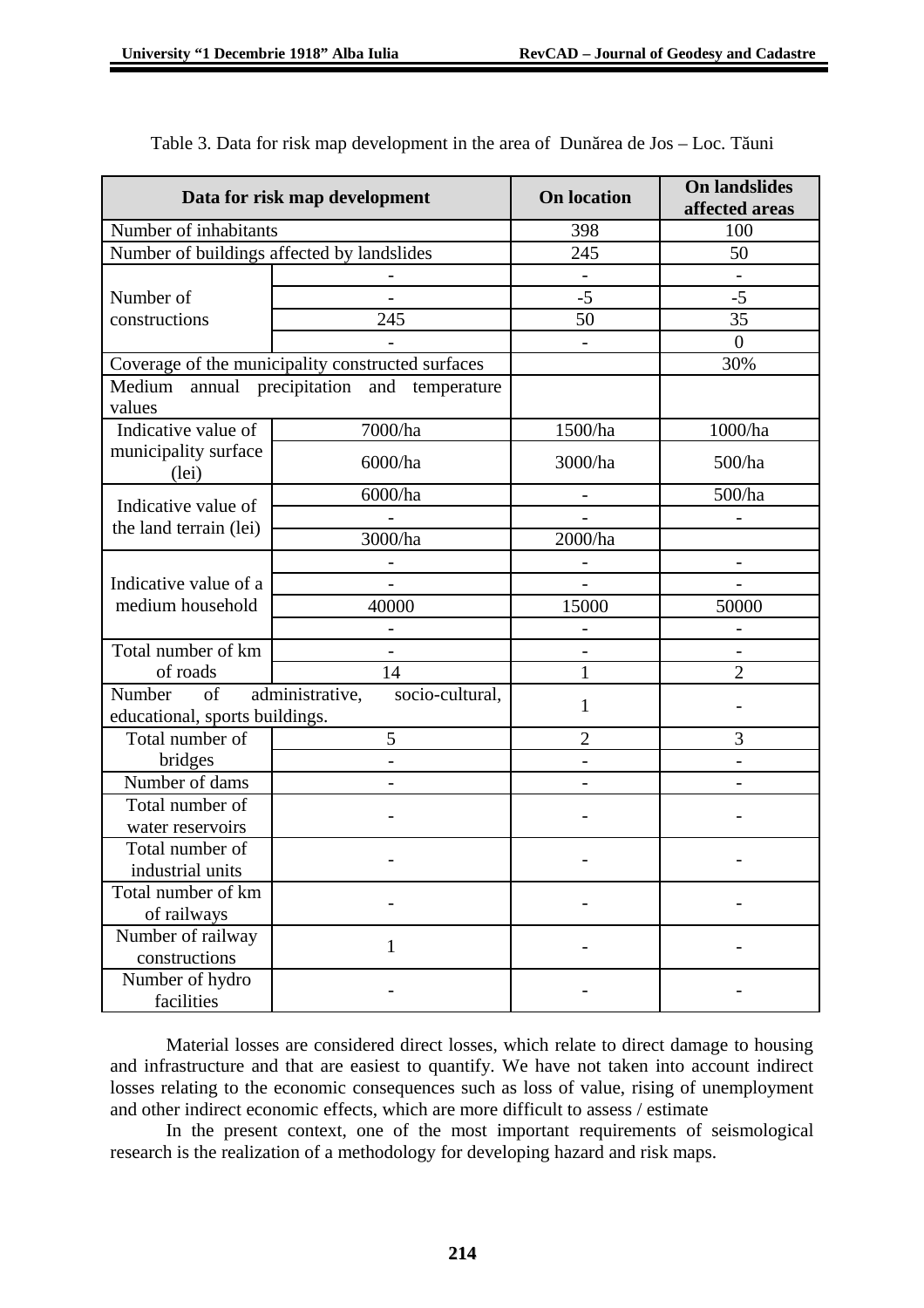This requirement derives, on one hand, from the accelerated economic and social developments, which impose also reviews on technical rules of construction, zoning and planning and, secondly, the alignment requirements (harmonized) European standards, based on results of research conducted in the last decade in the related scientific and technical fields.

## **4. Zoning of areas and populated centres in order to reduce the effects of earthquakes**

Another necessity for achieving such a development methodology for hazard and risk maps is that in recent decades, natural disasters, particularly earthquakes, were much more frequent and destructive, affecting large population concentrations. So far, the international community's response to the frequent disasters caused by hazards has been mainly focused on rescue and relief activities of the affected population, actions that in fact, do not solve the problem, but only improve post disaster situations. In this case, scientists in the field of seismology intensified theoretical and experimental studies (*in situ* and in laboratories) for investigation of natural and anthropogenic causes which have contributed to the occurrence of losses of lives and property. Thus, the tradition was continued, that immediately after a major earthquake, to perform inventory and assessment of macro seismic effects, supported through an international cooperation, which enabled the accumulation of a vast material on how large earthquakes act on man and environment, on buildings, construction and the surface of the earth.

From the analysis and processing of information, one have found to be possible to reduce losses of lives and material goods, by taking all the measures required by the situation, through the management (supervision and control) of the post-disaster crisis. But the most important measure of prevention and mitigation of potential future seismic disasters as a solution is the adoption of modern seismic design made based on seismic hazard maps, valued at global, regional and local levels.

Among other fundamental concepts of operating the seismic design of civil and industrial objectives, an important role goes to concepts of seismic hazard, seismic vulnerability and seismic risk.

4.1. *The seismic hazard* is independent of human activity and is beyond human control, being determined only by natural factors, such as produced earthquake magnitude, epicentre distance, depth of the furnace, the direction towards the fault plane relative to the point M in which is calculated the hazard, the relationship between rupture length and magnitude, the maximum possible magnitude of the source, intervals after the earthquakes of this magnitude can be repeated again, the local geological structure given in point *(M).*

*4.2. The seismic hazard (H)* is a function *P (Y>y)* that describes the possibility that in a given point *(M)* and in a time frame *(T),* the value of the parameter *Y* (that can be : macro seismic intensity, acceleration, velocity of displacement of soil) to exceed the given value *(y)* as an effect of an earthquake (no matter where its furnace is). The seismic hazard can be expressed analytically as a family of point functions or graphically by a family of curves showing the probability of occurrence of different values of the chosen parameter:

$$
H = P(Y > y) \tag{1}
$$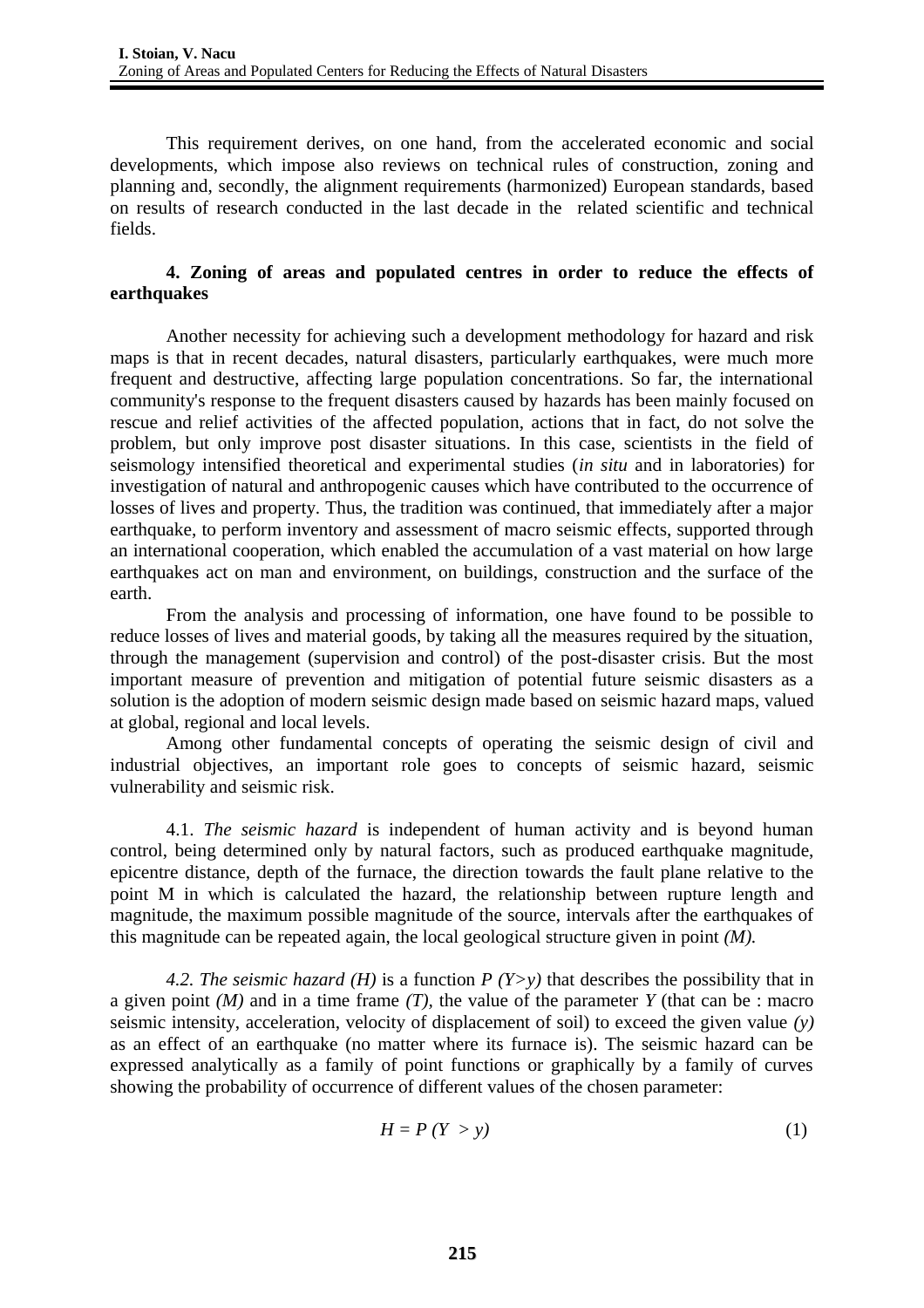*4.3. Seismic vulnerability (V)* is a measure of the ratio between the amount of losses due to damage caused by an earthquake and total (economic and social) value before producing the damage in a given area.

*4.4. Seismic vulnerability observed (VO)* is represented by the determined seismic vulnerability assessment made after an earthquake caused damage.

*4.5. Predicted seismic vulnerability (VP)* is calculated on the basis of vulnerability anticipation of a future earthquake, taking into account potential damage to the most vulnerable targets

Seismic vulnerability depends mainly on human activity by how the earthquake protection objectives were constructed and their by their economic value.

 It also depends on the wear vulnerability and weakness of the resistance of structures due to repeated subjection to factors that can weaken it (previous earthquakes, industrial vibration, etc.).

The general trend is that vulnerability increases with time, both because of higher value of the targets that can be destroyed (by installing advanced technology, sophisticated apparatus, etc..) and also due to the resistance weakening of old plants.

*4.6. Specific seismic risk (rS )* is a function expressing the probability that in a given location to produce in a given time, a certain percentage of total losses (economic and social), as the effect of an earthquake that might take place there, effects characterized of considered parameter values (intensity, acceleration, speed of soil) greater than a certain value.

Specific seismic risk can be expressed by the relation:

$$
r_s = H \times V \tag{2}
$$

Where:  $r_s$  is the specific seismic risk;

Relation (2) expresses a probability of a compound event and is given as a product of elementary probabilities *H* and *V* (the law "and-and" corresponding to the fact that they happen simultaneously both the effects described by *H* and those described by *V*). To the limit when there are no objects on the soil surface,  $V = 0$  so  $r<sub>s</sub>$  is null.

Another extreme case is when  $r<sub>s</sub> = 0$  is of an area far enough of seismic sources, so the earthquakes effects (wherever they happen) will not be felt in the area. It results in this case that the hazard will be zero, and according the relation (1) the risk is null, even if the existent values in the area are large.

*4.7. The seismic risk (R)* is the probability to produce a damage of a total given value ă  $(V<sub>tot</sub>)$  in a point where the specific seismic risk is  $r<sub>s</sub>$ , so:

$$
R = r_s \cdot V_{tot} \tag{3}
$$

From (1) and (2) results that one can express the seismic risk *(R)* by means of seismic hazard *(H)* and of vulnerability :

$$
R = H \cdot V \cdot V_{\text{tot}} \tag{4}
$$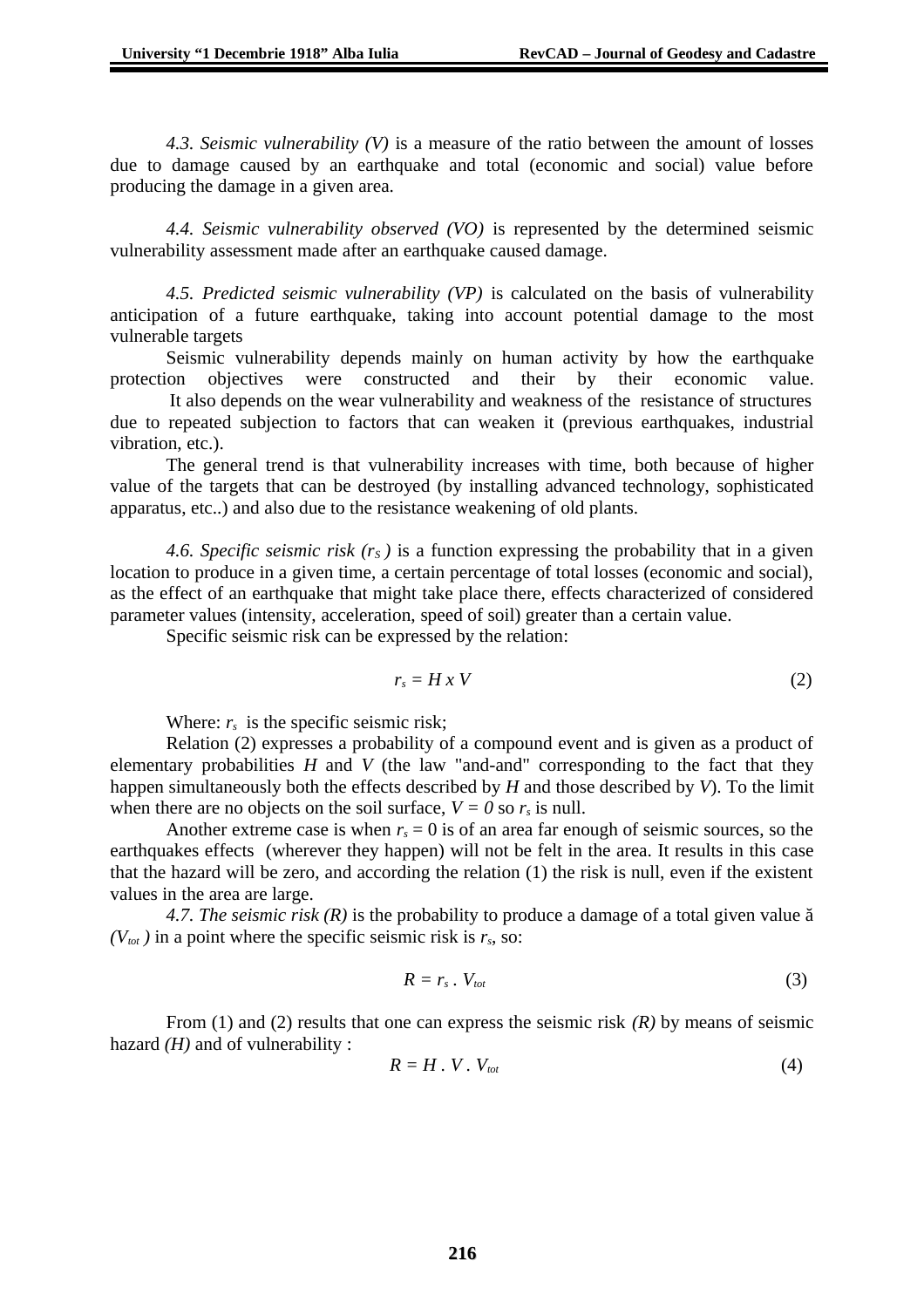*4.8. Seism tectonic method of seismic zoning. Establishment of regional maps through the seism tectonic method* 

Conventionally, based on historical and instrumental seismic data, Romania was divided into nine provinces of physiographic-seismological areas, divided themselves into smaller parts called zones (Mârza Constantinescu, L. & V., 1980) - *Figure 2.*

In general, it is widely accepted the assumption that *Zona Seismogenă Vrancea*, located in the Eastern Carpathians bend is cantered on an active triple junction following major tectonic units: *Placa Est-Europeană, subplaca Intra-Alpină şi subplaca Moesică.*

Closely related to the outbreaks distribution, we can mention the existence of a strong movement of neotectonic ascension and thickening sedimentary lair, a total of 18 km, of which 12 km are part of the Sarmato-Pliocene deposits (Gavăt et al., 1973).

In the *Vrancea Seismogene Zone*, earthquakes occur inside the crust ( in crustal earthquakes with depths less than 60-70 km) and, especially, under the crust (sub crustal earthquakes, with depths exceeding 70 km).



Fig. 2. The provinces

The hypothesis of the active triple junction in the area of curvature of the Eastern Carpathians is supported, on one hand by prestigious papers, regarding the tectonics and seismicity of Romania's territory and, on the other hand, historical information, the hypothesis was verified by characteristic earthquakes genesis in the *Vrancea area.*

Structural development schemes with hydro defence works against floods, up to this period, have been centred on economic and social objectives aimed or at defending specific areas where they are located more complex social - economic development facilities.

The climate changes that followed, showed great intensity of rainfall with long periods of time and floods have generated chains of water flows with residual changes from one flood to another, of the hydro geological characteristics of soil, of riverbed morphology, of structural characteristics of hydraulic works. In this case it was found that losses due to such complex phenomena, with extreme probabilities, are much higher than producing in a single flash with maximum flow associated with a lower probability of occurrence.

Flooding curves calculations are carried out by these studies have a high accuracy level and are based on topographic surveys, hydrological, hydraulic works carried out on the water (roads, bridges, rapids, etc..), and on the effects of existing hydraulic works in the proposed scheme of arrangement and on those proposed to be developed.

If a sufficient number of points where we can write equation (7) exists, then we can create a pattern of anomalies altitudes, so in the future, one can be calculated knowing the ellipsoid altitude, the normal altitude and / or knowing the normal altitude , the ellipsoid